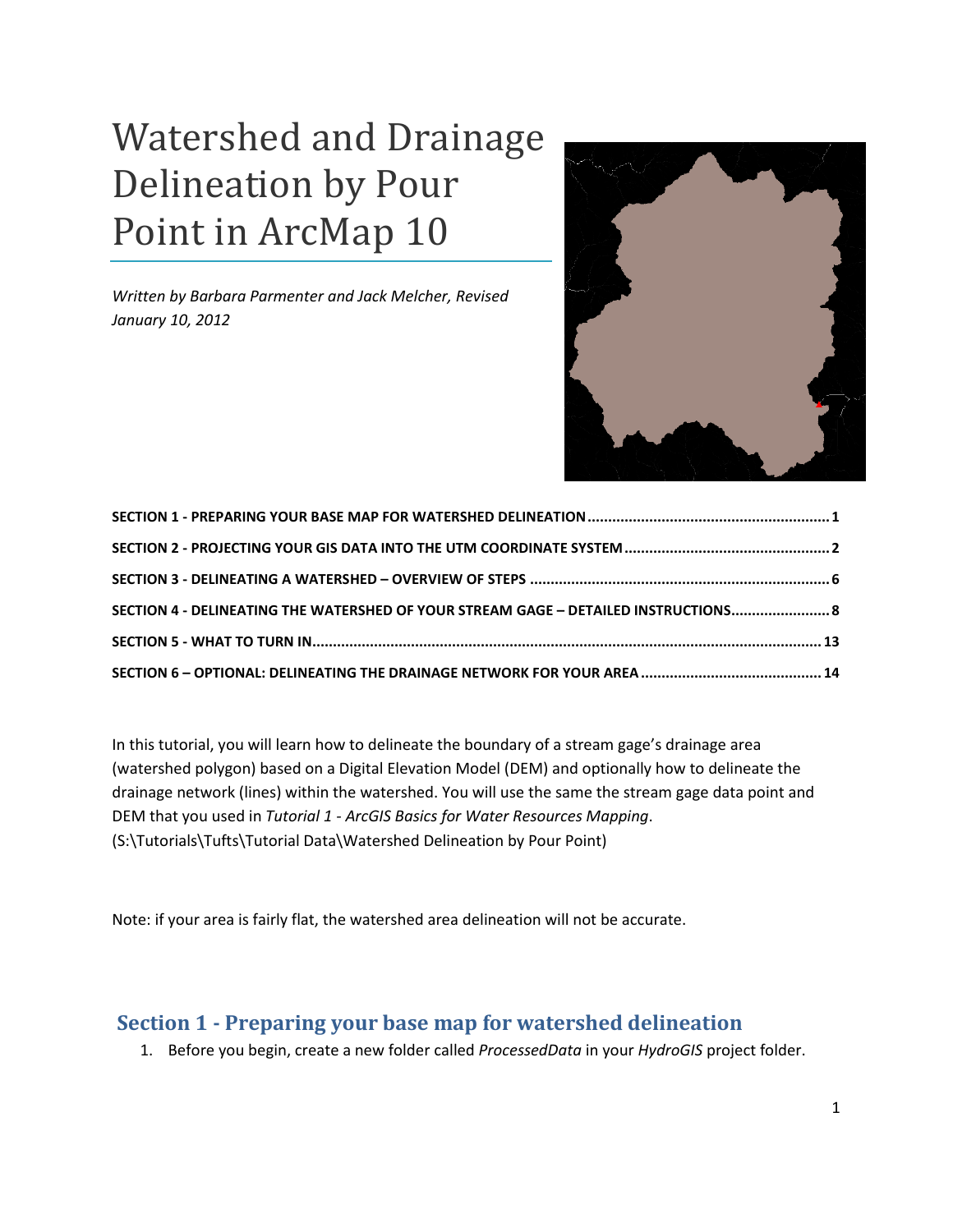- 2. Start ArcMap with a new map.
- 3. Start a new ArcMap session with the following layers:
	- a. The flowlines upstream from your gaging station (HCDN\_tributaries.shp from *Tutorial 1*)
	- b. Your stream gage point (Station\_xxxx.shp *from Tutorial 1*) this will be your reference for your pour point
	- c. NED\_xxxx (your DEM) for your subbasin (from *Tutorial 1*)
- 4. It is also useful for context to add the *Shaded Relief* from ArcGIS Online (to do this, click on **File – Add Data – Add Basemap – Terrain** and then display the Shaded Relief layer).
- 5. Save your map file (**File-Save**) to your project folder call it *Watershed Delineation Base Map.mxd*

## <span id="page-1-0"></span>**Section 2 - Projecting your GIS data into the UTM Coordinate System**

Before proceeding with watershed delineation or any other kind of hydrological analysis, your data sets need to be in a projected coordinate system in which the horizontal units of the xy coordinates are the same as the vertical elevation units of your DEM. Your DEM elevation values are in meters. But the horizontal units of your DEM are in spherical degrees, and the DEM data set is NOT projected – it is still in spherical coordinates. So we need to *project* our DEM into a coordinate system in which the horizontal units of the xy coordinates are in meters, not degrees. One coordinate system that fits our needs is called UTM NAD 83 (for Universal Transverse Mercator, based on the North American Datum of 1983). The UTM system divides the world up into 60 zones, and you need to know which **zone** your stream gage is in. There are several ways to find this out – use *ONE* of the following:

- Look at the **map** of *UTM Zones for the United States* at the end of this tutorial.
- Use **Google Earth**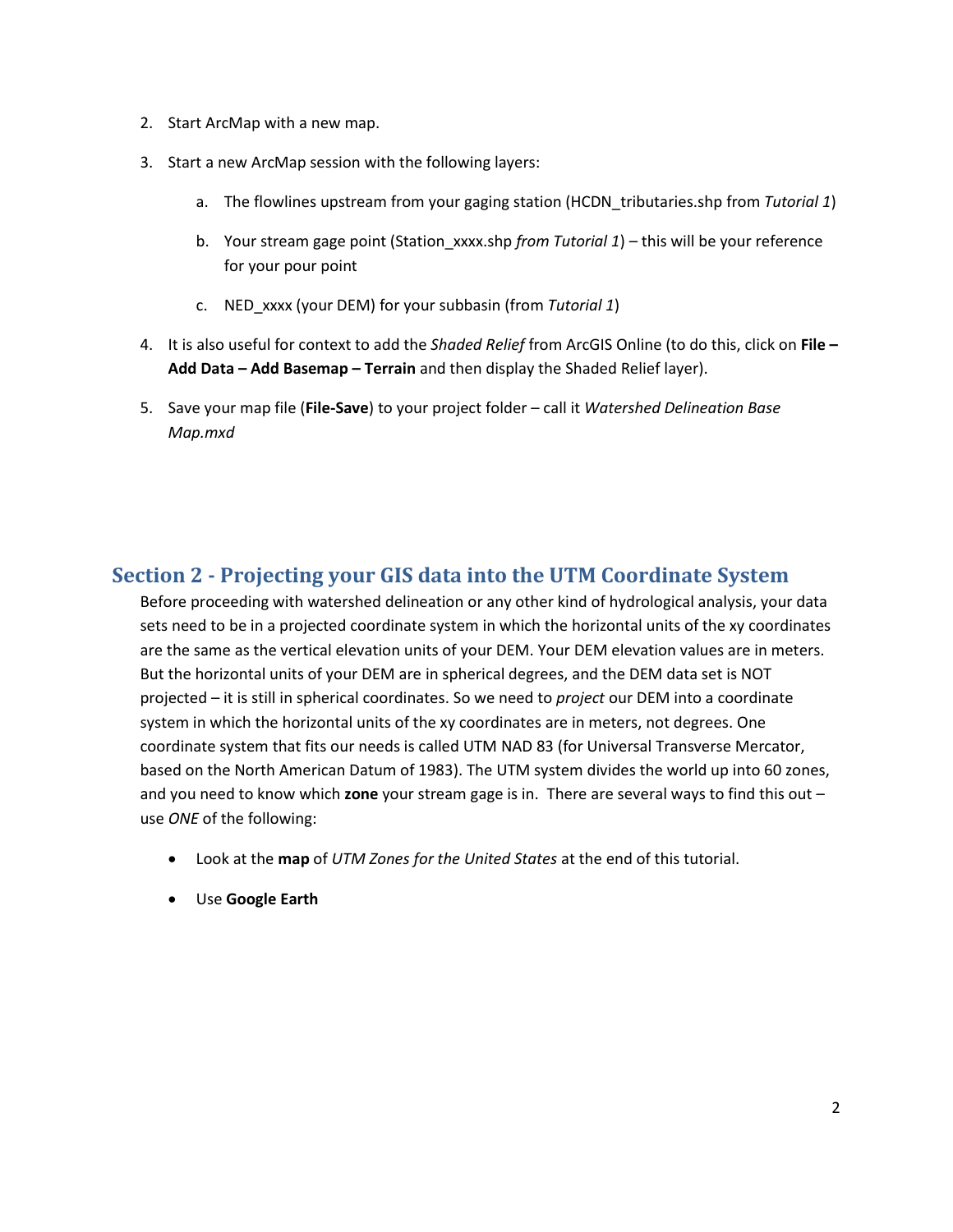a. In Google Earth, Under *Tools-Options* go to the *3D View tab* and set *Show Lat/Long* to *Universal Transverse Mercator*:

|         |          | S Google Earth Options   |                               |            |             |                       |  |
|---------|----------|--------------------------|-------------------------------|------------|-------------|-----------------------|--|
| 3D View |          | Cache                    | Touring                       | Navigation |             | General               |  |
|         |          | <b>Texture Colors</b>    |                               |            |             | Anisotropic Filtering |  |
|         |          | High Color (16 bit)      |                               |            | $\odot$ off |                       |  |
|         |          | True Color (32 bit)      |                               |            | Medium      |                       |  |
|         | Compress |                          |                               |            | High        |                       |  |
|         |          | Show Lat/Long            |                               |            |             | Show Zievation        |  |
|         |          | Decimal Degrees          |                               |            |             | Feet, Miles           |  |
|         |          |                          | Degrees, Minutes, Seconds     |            |             |                       |  |
|         |          | Degrees, Decimal Minutes |                               |            |             | Meters, Kilometers    |  |
|         |          |                          | Universal Transverse Mercator |            |             |                       |  |

b. In the Google Earth "Fly To" search box, enter the lat/long coordinates of your stream gage (or just zoom into the area if you know where it is). At the bottom of the view you will see coordinate information – the first number (**19** below) is the *UTM Zone number*:



- If you are in the Tufts GIS Lab, you can add the **UTM Grid.lyr** from the *M:\World\ESRIDataMaps93\*Vector\ folder. When the UTM Grid appears, you should see the *Zone Number* labeled somewhere in the center of your map
- If you are working at a different Tufts computer lab, click on the *Connect to Folder* icon, and enter \\rstore2\gis\$\datasets</u>. This will connect you with the M drive in the GIS lab. Add the **UTM Grid.lyr** as described above.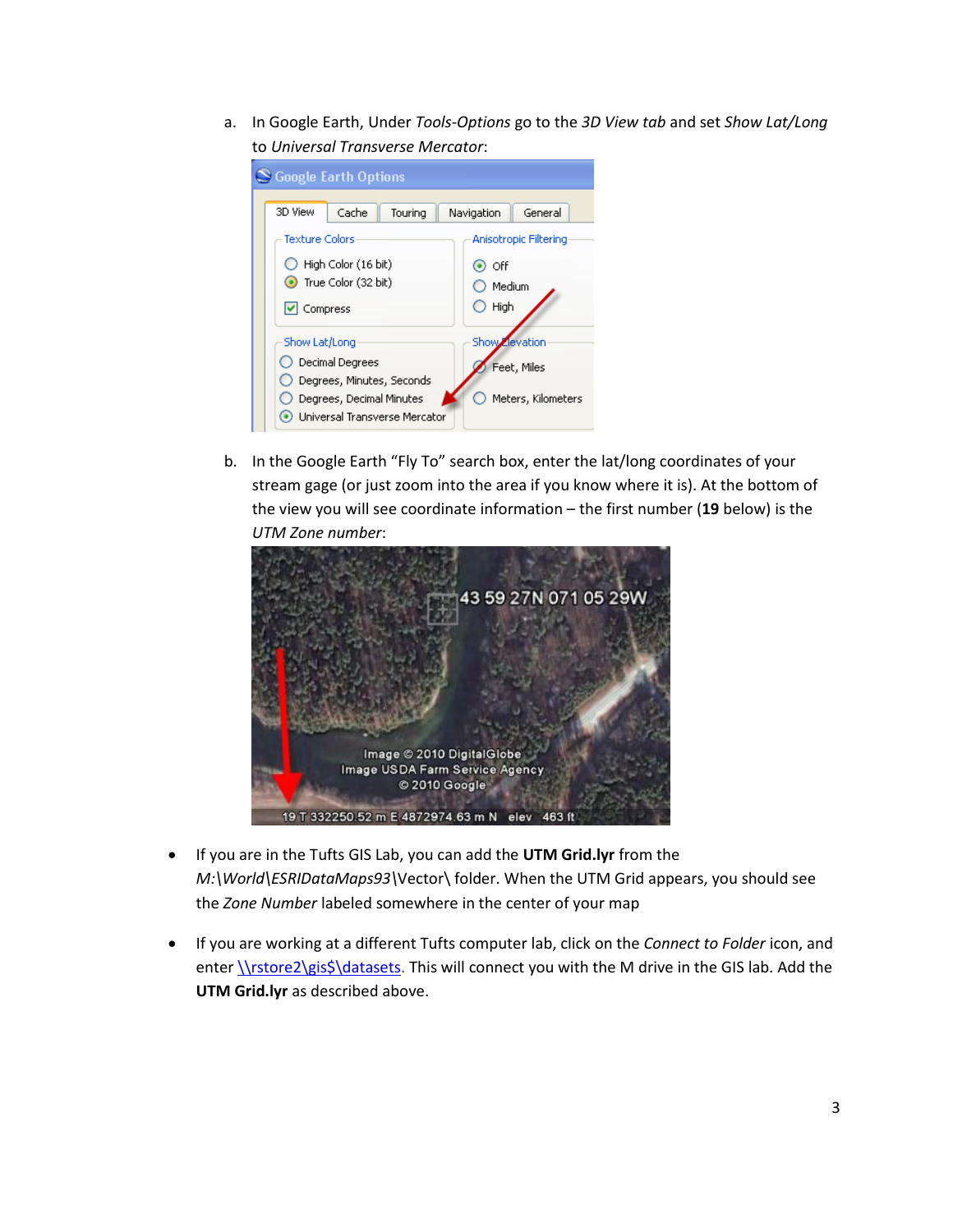- 6. Now that you know the **UTM Zone** number for your stream gage area, you are going to change the coordinate system of your current map (called your *Data Frame*) to this UTM zone number – this DOES NOT change the coordinate systems of the individual data sets – just the DATA FRAME containing those data sets:
	- a. Click on **View – Data Frame Properties**
	- b. Go to the *Coordinate System Tab* and under *Select a Coordinate System*, choose *Predefined- Projected Coordinate Systems – UTM – NAD 1983* and from there click on your stream gage's UTM zone (e.g., 19N) and click OK (*note that all UTM Zones NORTH of the equator are labeled N!*):

| <b>Data Frame Properties</b>                                                                                              |                       |                                         |
|---------------------------------------------------------------------------------------------------------------------------|-----------------------|-----------------------------------------|
| Annotation Groups<br><b>Extent Rectangles</b><br>Coordinate System<br>Data Frame<br>General<br>Current coordinate system: | Frame<br>Illumination | Size and Position<br>Grids<br>Map Cache |
| GCS North American 1983<br>Datum: D_North_American_1983                                                                   | $\curvearrowright$    | Clear                                   |
| $\langle$                                                                                                                 | v                     | Transformations                         |
| Select a coordinate system:                                                                                               |                       |                                         |
| Predefined                                                                                                                |                       | Modify                                  |
| Geographic Coordinate Systems<br>$\overline{+}$<br>Projected Coordinate Systems<br>ARC (equal arc-second)<br>$+$          |                       | Import                                  |
| Continental<br>$\overline{+}$                                                                                             |                       | New                                     |
| County Systems<br><b>F</b><br>Gauss Kruger<br>[∓]…                                                                        |                       |                                         |
| National Grids<br>$\overline{+}$                                                                                          |                       | <b>Add To Favorites</b>                 |
| Polar<br>$\overline{+}$                                                                                                   |                       |                                         |
| State Plane<br>$\overline{+}$                                                                                             |                       | Remove From Favorites                   |
| <b>State Systems</b><br>F-                                                                                                |                       |                                         |
| ) UTM<br>画                                                                                                                |                       |                                         |
|                                                                                                                           |                       |                                         |
|                                                                                                                           | 0K                    | Cancel<br>Apply                         |

- c. Click **YES** to proceed when warned about the coordinate system being different from some of your data layers – we're going to fix that now!
- d. If you previously added UTM Grid layer, remove it now.
- e. Save your map file (**File-Save**)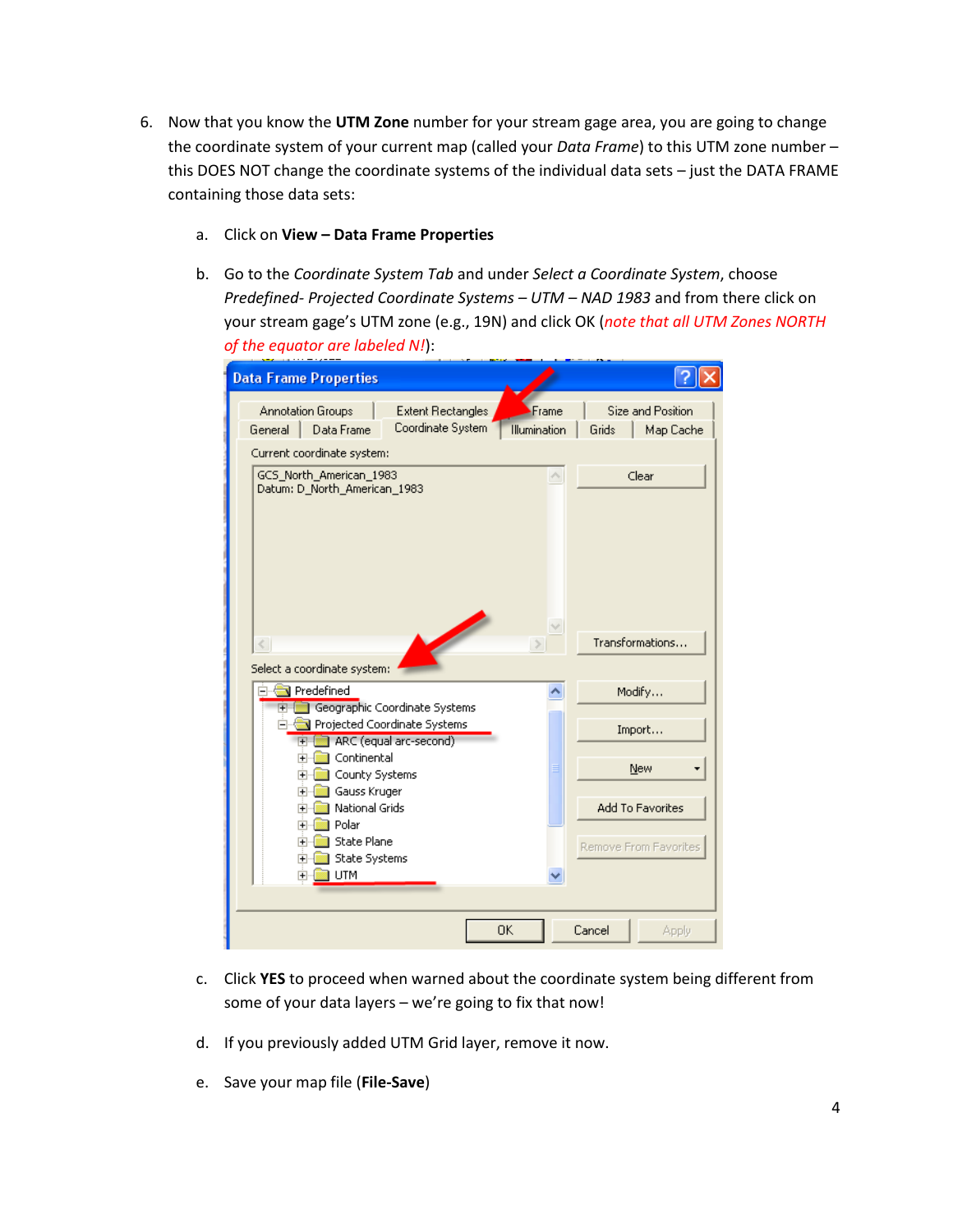- 7. In order to reduce computing times and file sizes we are only going to project the portion of the DEM that we will be performing the watershed delineation on. Zoom to your HCDN\_tributaries layer and then zoom out slightly so that you know you will be displaying the entire tributary watershed in your view window.
- 8. Right-click on the DEM data layer and choose **Data – Export Data**. Carefully follow the screen shot below for guidance. You want to export just the extent of the DEM that fills your Data Frame, and you want the spatial reference (coordinate system) to be the same as the Data Frame (UTM NAD83). The 1-arc second DEM you are using has square cells equal to 30 meters

to a side. Use the *folder icon* ( ) to set the save *location* to your project folder (*ProcessedData*), but don't try to name the file through the *Select Workspace* dialog. Instead, use the *Name* field and name exported file **DemClip**. Finally, change the raster format to GRID – again, see the example below:

| Export Raster Data - ned_01688267                                                                   |                                  |                                                                                       |            |
|-----------------------------------------------------------------------------------------------------|----------------------------------|---------------------------------------------------------------------------------------|------------|
| Extent<br>C Data Frame (Current)<br>Raster Dataset (Original)<br>C Selected Graphics (Clipping)     |                                  | Spatial Reference<br><b>C</b> Data Frame (Current)<br>Raster Dataset (Original)<br>C. |            |
| Output Raster<br>$\Box$ Use Renderer<br>$\triangledown$ Square:<br>Force RGB                        |                                  | Cell Size (cx, cy): $\mathbb{C}$<br>зol<br>Raster Size (columns, rows):<br>1800       | 30<br>1477 |
| Name                                                                                                | Property                         | NoData as:                                                                            |            |
| Bands<br>Pixel Depth<br>Uncompressed Size<br>Extent (left, top, right, bottom)<br>Spatial Reference | 1<br>32 Bit<br>10.14 MB          | (291842.4019, 4863183.8221, 345856.3196, 4907491.6855)<br>NAD 1983 UTM Zone 19N       |            |
| Location:                                                                                           |                                  | H:\Tufts summer work\Vogel_work\Vogel_data\processed_data                             | ć          |
| Name:                                                                                               | demclip                          | Format:<br>GRID                                                                       |            |
| Compression Type:                                                                                   | NONE<br>$\overline{\mathcal{M}}$ | Compression Quality<br>$(1-100)$ :                                                    | 75         |
|                                                                                                     |                                  | Save                                                                                  | Cancel     |

#### 9. Click **Save**

10. Add the exported data file to the map when prompted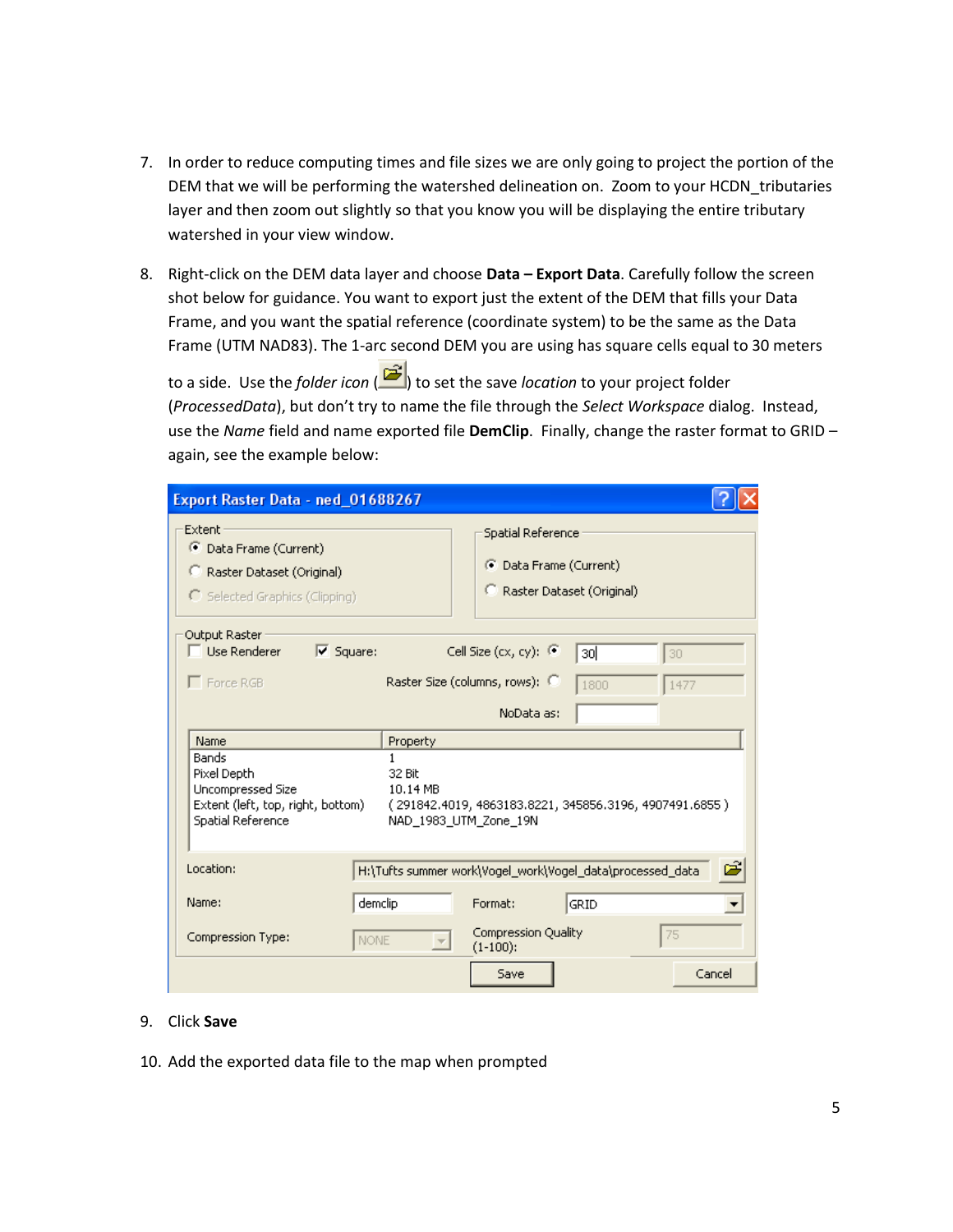11. Save your mapfile (**File-Save**)

# <span id="page-5-0"></span>**Section 3 - Delineating a Watershed – Overview of Steps**

ArcGIS can delineate the total area flowing into a given outlet, also called a pour point, based on a *digital elevation model*. In this analysis, the pour point will be your stream gage, and you will delineate the watershed upstream of your stream gage. Recall that a digital elevation model is an array of evenly spaced grid cells, and that the value of each cell is the estimated elevation of that cell. ArcGIS can compute from the DEM the direction of flow down a slope and how many cells "flow into" each cell (called flow accumulation). Here is a quick overview of the steps for delineating a watershed in ArcGIS – we have detailed directions later. Note that you should carefully review the ArcGIS Help for this topic you can find it in the software under *Help – ArcGIS Desktop Help – Extensions – Spatial Analyst – Analysis Concepts – Hydrologic Analysis*, or online starting here (in both cases, each step has its own detailed section):<http://help.arcgis.com/en/arcgisdesktop/10.0/help/index.html#//009z0000005m000000.htm>

The *USGS Hydrosheds Project* [\(http://hydrosheds.cr.usgs.gov/\)](http://hydrosheds.cr.usgs.gov/) is another good source for understanding this process, and discusses more complex technical issues than we cover here.

#### Conceptual overview of watershed delineation:

1. **Flow Direction:** Based on your clipped DEM (*DemClip*) – this will compute for every cell the direction that water would flow through it. The value of the cell is a number representing a cardinal direction as shown here:



Direction coding The output data set is *FlowDirxx*

2. **Sink**: This step uses your *Flow Direction* grid to identify sinks in your DEM. These are areas surrounded by higher areas, so that there is no external drainage. Sometimes sinks are real, but often DEMs have erroneous sinks. Regardless of whether they are real or not, for the watershed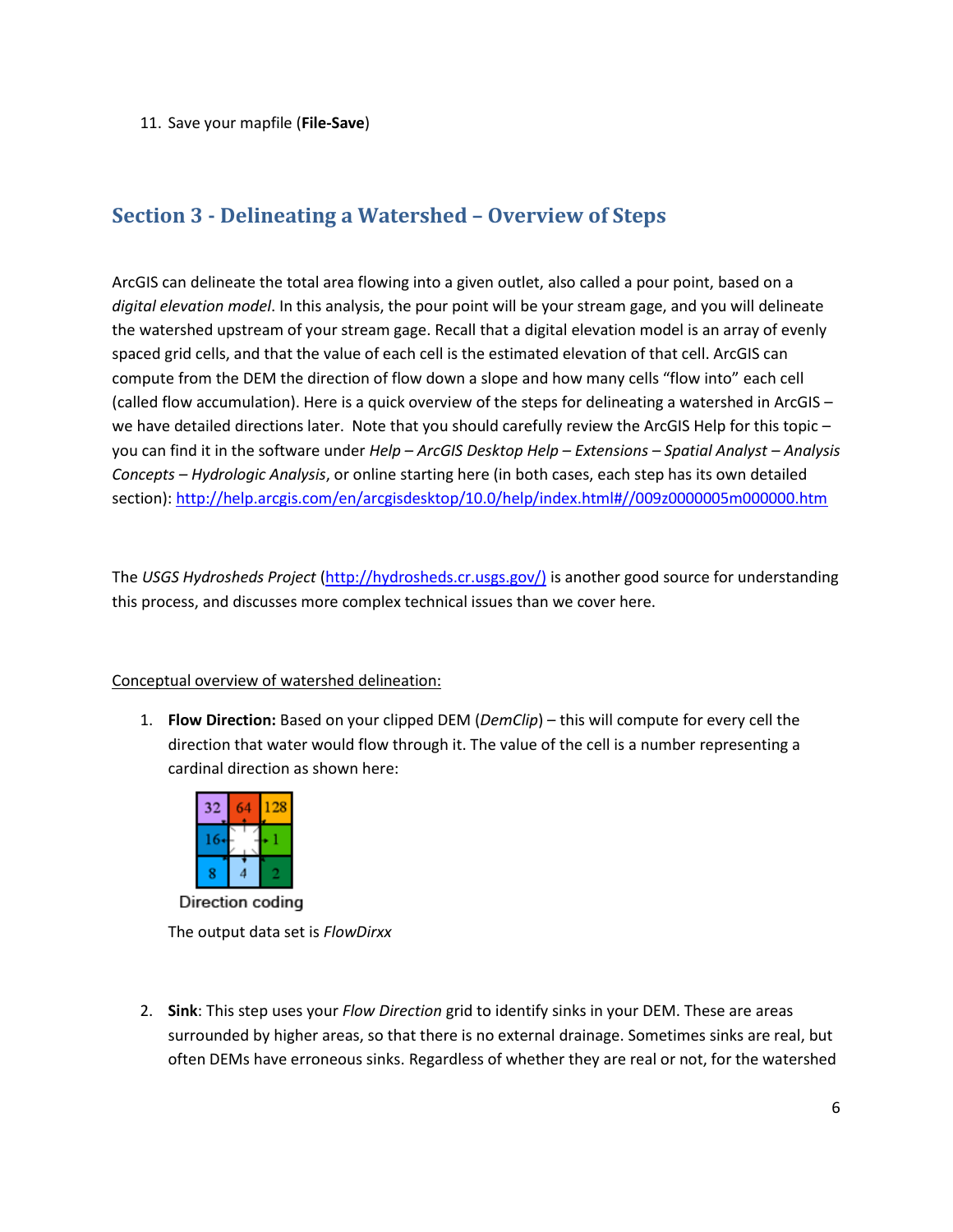delineation process to work, we need a "depressionless DEM," i.e., a DEM with no sinks. The Output data set is *Sink\_FlowDirxx*.

- 3. **Fill**: This step will fill the sinks of your DEM (*DemClip*). Note that doing this correctly requires care and an iterative process which we don't detail in this tutorial. Instead, we will do a basic *Fill* command. The result of this step will be a depressionless DEM (*Fill\_Demxx*) which will in turn be the basis of the rest of the process
- 4. **A new Flow Direction** based on the Filled (depressionless) DEM. The result will be *FlowDir\_Fillxx*
- 5. **Flow Accumulation** based on your new corrected (filled) *Flow Direction* grid: This step calculates for each cell in your filled DEM array, the number of cells flowing into it). Areas of higher values are where water collects and drains. Areas of very high values are likely perennial streams or rivers, areas with lower values may be intermittent streams. The Flow Accumulation grid will allow the software to determine the area draining to any specified point on the DEM (i.e., your stream gage). The output grid is *FlowAcc*xx
- 6. **Snap Pour Point:** Your stream gage point may not fall directly over the correct raster cell (all GIS data have inherent positional error). Since a stream gage is by definition next to a stream, we know that the Pour Point representing the gage should be coincident with the stream. The Snap Pour Point command snaps your stream gage point to the nearest area of high flow accumulation within a distance you specify. Your output grid will be *SnapPour*
- 7. **Watershed**: This command performs the watershed delineation based on your snapped stream gage pour point (*SnapPour*).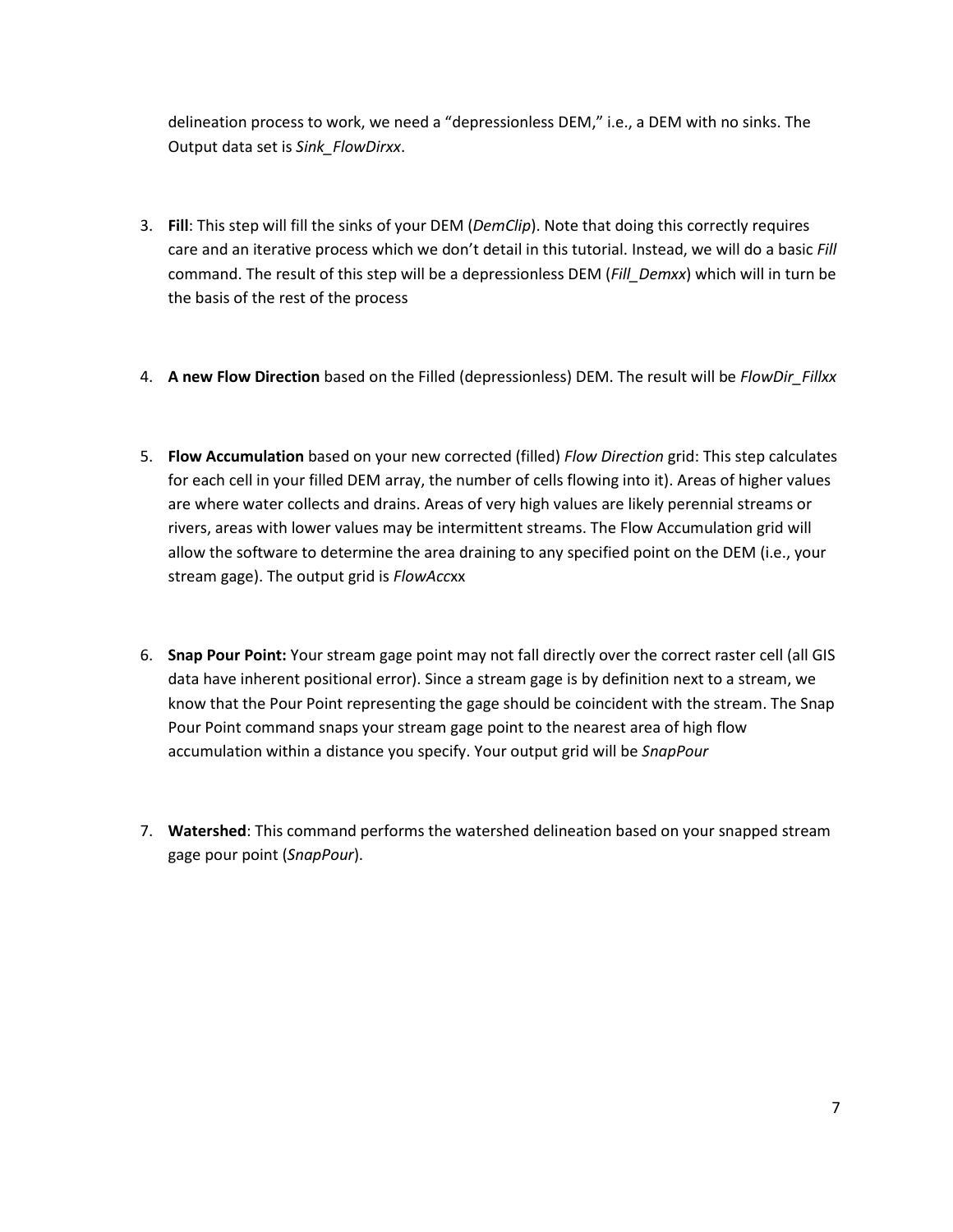# <span id="page-7-0"></span>**Section 4 - Delineating the Watershed of your Stream Gage – Detailed Instructions**

Follow the process steps using tools in *ArcToolbox – Spatial Analyst Tools – Hydrology* DEMCLIP is your initial base:

- 1. Initialize the *Spatial Analyst Extension* (*Tools – Extensions* checkmark *Spatial Analyst*)
- 2. Open **ArcToolbox** ( ) to the *Spatial Analyst Tools – Hydrology* section
- 3. You will go through the tools in turn
	- a. **Flow Direction** for this initial process, set the *Input Surface Raster* to *DemClip*. For Output flow direction raster, navigate to your *ProcessedData* folder, and call the new raster FlowDir\_DemC1, then press OK, as show below:

| <b>Flow Direction</b>                                                                                                                                  |              |
|--------------------------------------------------------------------------------------------------------------------------------------------------------|--------------|
| Input surface raster                                                                                                                                   |              |
| DemClip                                                                                                                                                |              |
| Output flow direction raster                                                                                                                           |              |
| H:\MyWatershedProject\processed_data\FlowDir_DemC1                                                                                                     |              |
| Force all edge cells to flow outward (optional)                                                                                                        |              |
| Output drop raster (optional)                                                                                                                          |              |
|                                                                                                                                                        |              |
| Click on Show Help to see tool<br>overview, context sensitive help<br>for each entry parameter, and<br>more detaled help resources<br>under Tool Help. |              |
| Environments<br>Cancel<br>OK.                                                                                                                          | Show Help >> |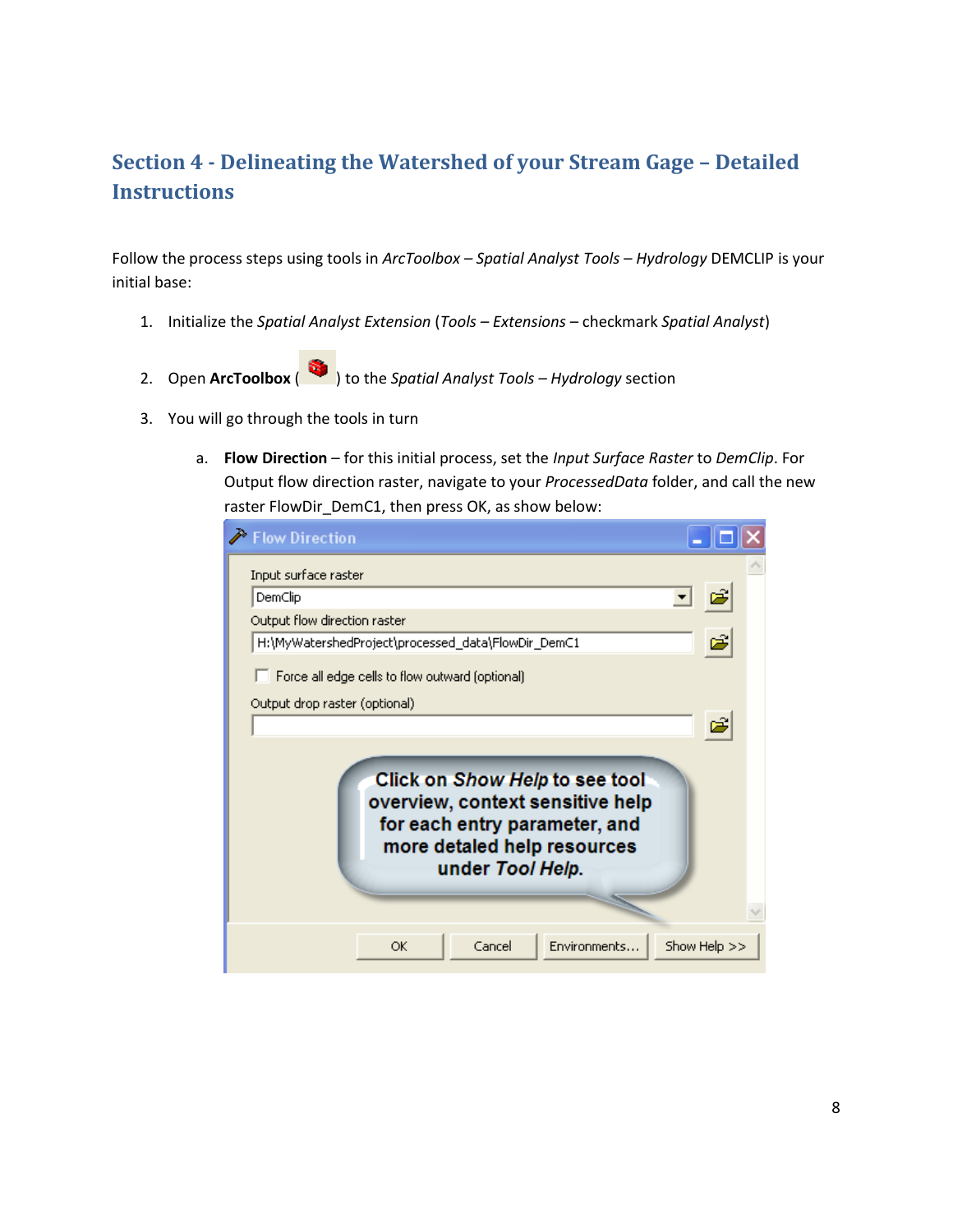b. **Sink** – The flow direction grid is the input:

| <b>Sink</b>                                        |  |
|----------------------------------------------------|--|
| Input flow direction raster<br>FlowDir_DemC1       |  |
| Output raster                                      |  |
| H:\MyWatershedProject\processed_data\Sink_FlowDir1 |  |

Examine the Sinks raster you have created. In a more detailed analysis, you would constrain the depth to which sinks are filled to eliminate small sinks due to errors in the DEM, but not actual basins. This process is iterative and very time consuming, and so will not be covered in this tutorial, but you can read about it on the ESRI online help or the *USGS Hydrosheds Project* [\(http://hydrosheds.cr.usgs.gov/\).](http://hydrosheds.cr.usgs.gov/)

#### c. **Fill**

| <b>Fill</b>                                        |   |  |
|----------------------------------------------------|---|--|
| Input surface raster                               |   |  |
| DemClip                                            |   |  |
| Output surface raster                              |   |  |
| H:\MyWatershedProject\processed_data\Fill_DemClip1 | Ξ |  |
| Z limit (optional)                                 |   |  |
|                                                    |   |  |

#### d. **Flow Direction based on the filled DEM** -

| Flow Direction                                         |   |  |
|--------------------------------------------------------|---|--|
| Input surface raster                                   |   |  |
| Fill_DemClip1                                          |   |  |
| Output flow direction raster                           |   |  |
| H:\MyWatershedProject\processed_data\FlowDir_Fill1     | Â |  |
| $\Box$ Force all edge cells to flow outward (optional) |   |  |
| Output drop raster (optional)                          |   |  |
|                                                        |   |  |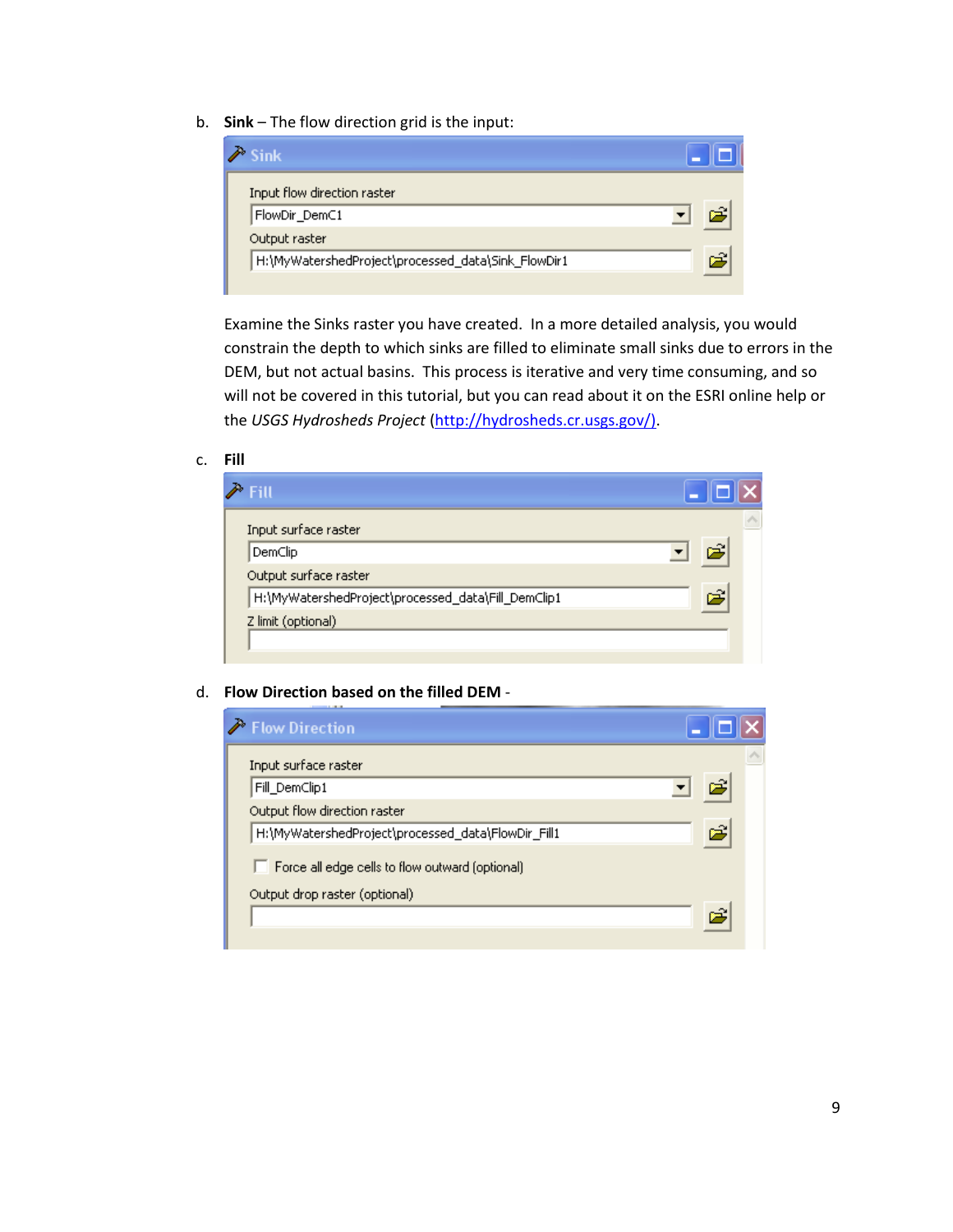e. **Flow Accumulation** (may take a long time) -

| Flow Accumulation                                  |   |
|----------------------------------------------------|---|
| Input flow direction raster                        |   |
| FlowDir_Fill1                                      |   |
| Output accumulation raster                         |   |
| H:\MyWatershedProject\processed_data\FlowAcc_Flow1 | 户 |
| Input weight raster (optional)                     |   |
|                                                    |   |
| Output data type (optional)                        |   |
| <b>FLOAT</b>                                       |   |

#### f. **Snap Pour Point**

Before proceeding, you need to measure how far your stream gage is from an area of high accumulation on your Flow Accumulation grid. It is likely that your stream gage is on top of or near an area shaded white, indicating high flow accumulation.

i. Zoom into your stream gage on ArcMap and click on the Measure Tool:



ii. Measure the distance between your stream gage point and the center point of the nearest high value flow accumulation cell. In the example below, the distance is about 40 meters to each of the nearest cells – round this up a bit to make sure the Snap will work:



iii. Activate the **Snap Pour Point** tool in ArcToolbox with specifications similar to what you see below, using the distance you measured plus a little extra as your *Snap Distance*. Make sure to call the output raster, *SnapPour*: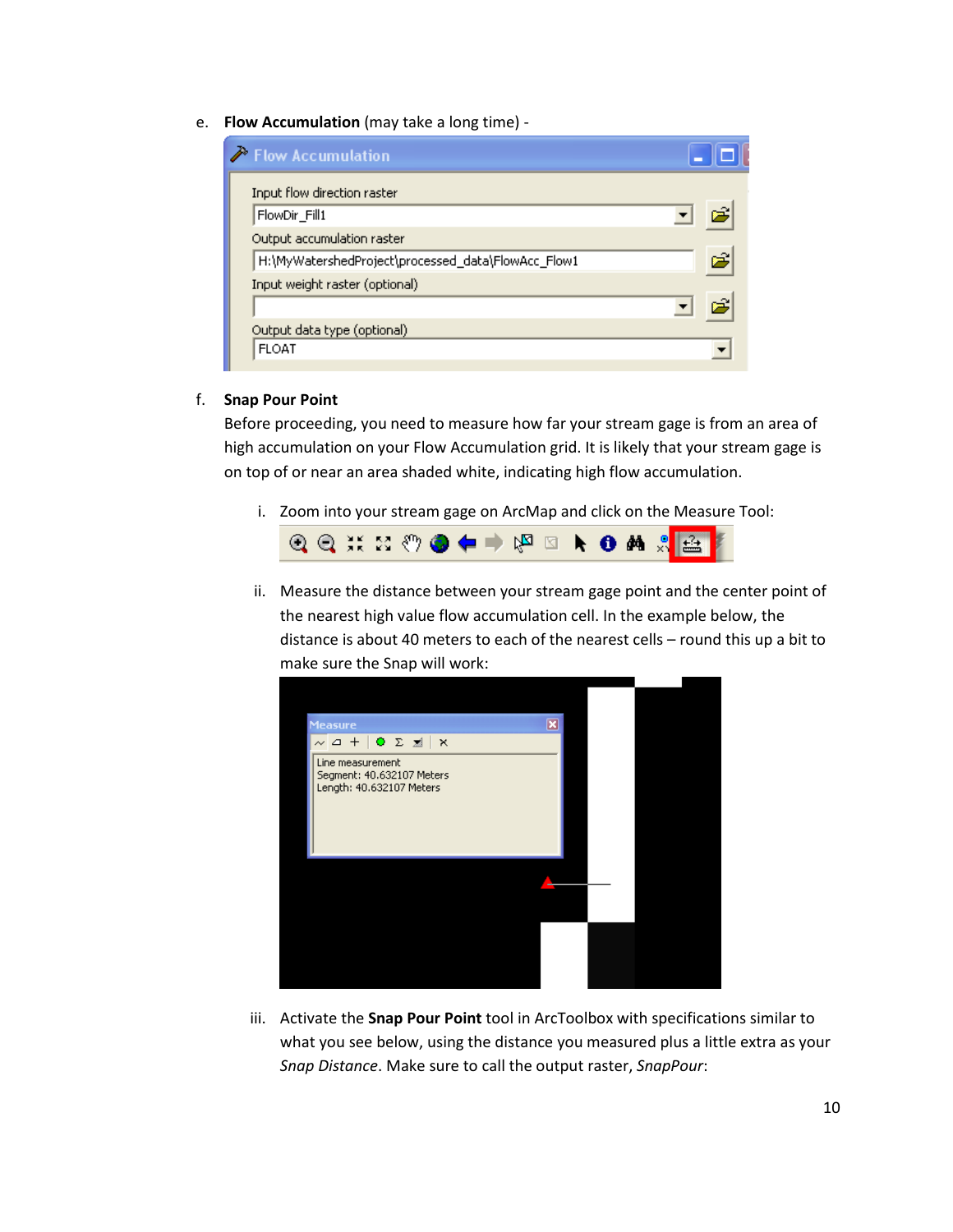| in Snap Pour Point                            |    |
|-----------------------------------------------|----|
| Input raster or feature pour point data       |    |
| Station 01064500                              |    |
| Pour point field (optional)                   |    |
| <b>FID</b>                                    |    |
| Input accumulation raster                     |    |
| FlowAcc_Flow1                                 |    |
| Output raster                                 |    |
| H:\MyWatershedProject\processed_data\snappour | Â, |
| Snap distance                                 |    |
|                                               | 40 |

iv. Make sure the result is a single cell directly on top of a high accumulation area (colored white) and near your stream gage, as you see here:



g. **Watershed**:

| <b>Watershed</b>                                   |  |
|----------------------------------------------------|--|
| Input flow direction raster                        |  |
| FlowDir_Fill1                                      |  |
| Input raster or feature pour point data            |  |
| snappour                                           |  |
| Pour point field (optional)                        |  |
| VALUE                                              |  |
| Output raster                                      |  |
| H:\MyWatershedProject\processed_data\Watersh_Flow2 |  |
|                                                    |  |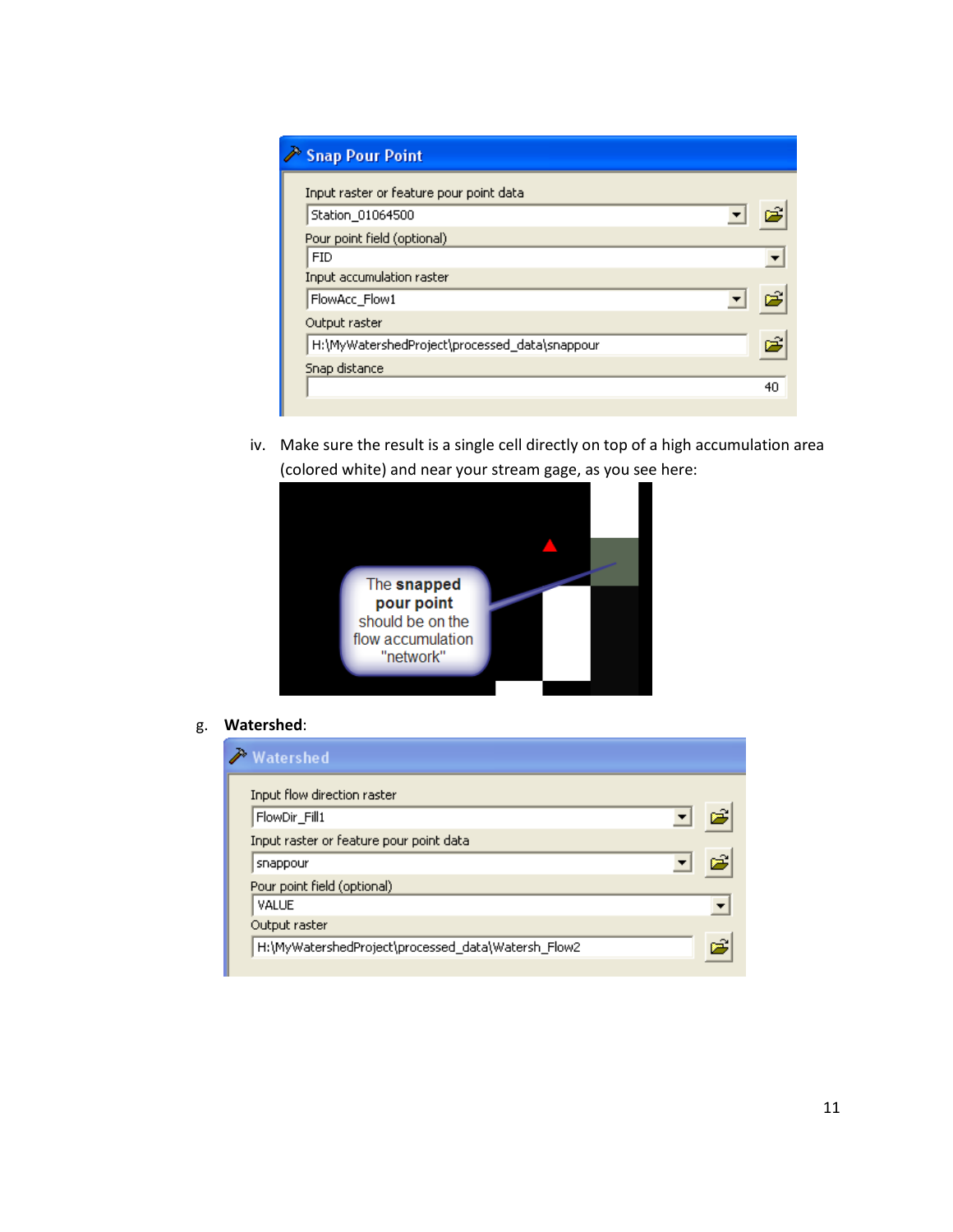Your results should look something like this:



If you think your result is correct, you can convert this raster data set to a GIS vector polygon (shapefile) so that you can have it permanently for mapping. To do this:

- **R** ArcToolbox **D** 3D Analyst Tools **Analysis Tools** Arc Hydro Tools **E** ArcPad Tools Cartography Tools **Conversion Tools** 白 S From Raster Raster to ASCII Raster to Float Raster to Point Raster to Polygon Raster to Polyline
- 1. in ArcToolbox choose **Conversion Tools – From Raster – Raster to Polygon**

2. Fill in the dialog box similar to what you see below (use your Watersh Flow data set):

| Raster to Polygon                                           |  |
|-------------------------------------------------------------|--|
| Input raster                                                |  |
| Watersh_Flow2                                               |  |
| Field (optional)                                            |  |
| VALUE                                                       |  |
| Output polygon features                                     |  |
| H:\MyWatershedProject\results\Station_0106450_watershed.shp |  |
| Simplify polygons (optional)                                |  |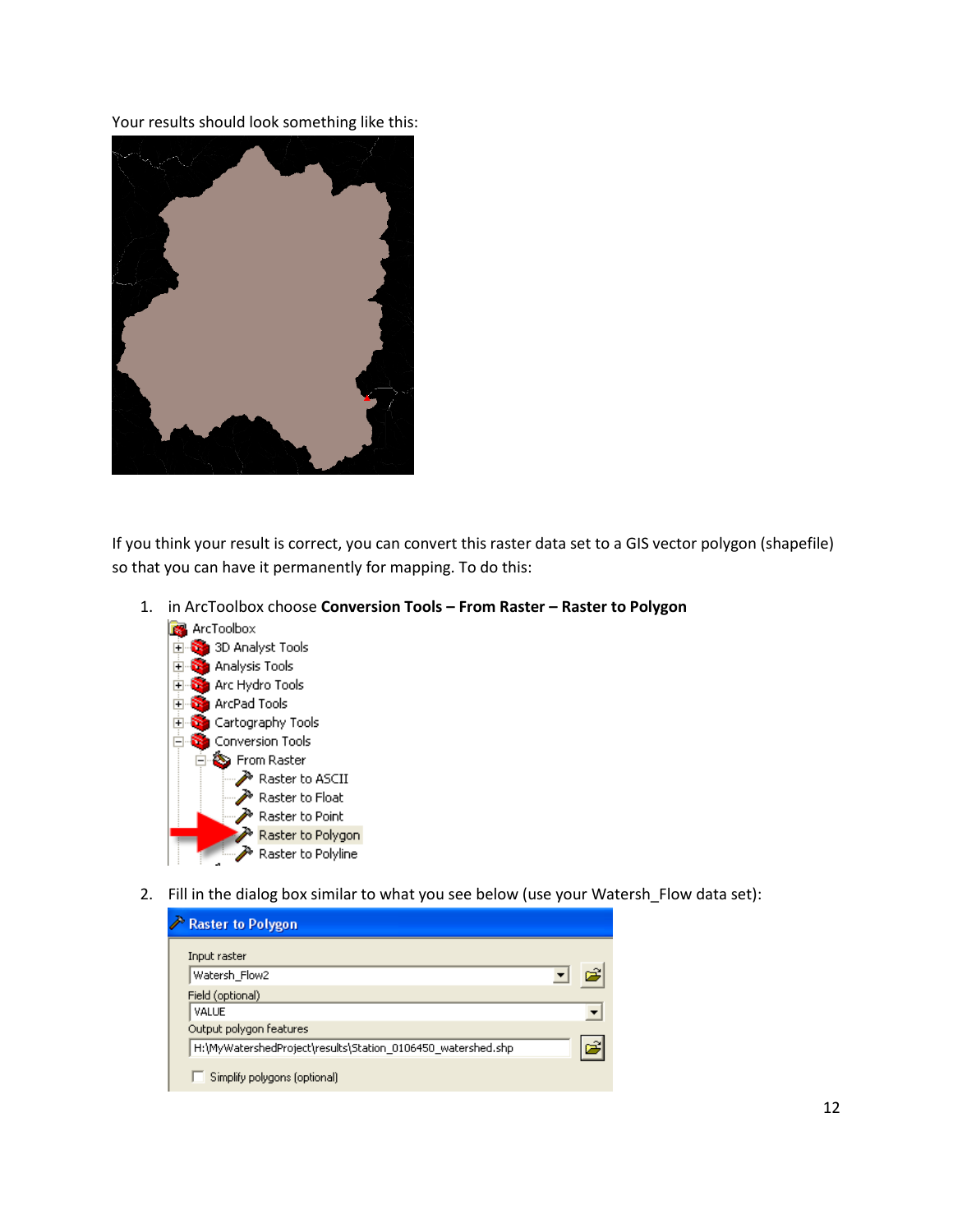3. For mapping purposes, you may make the new polygon hollow (no fill) with a thicker outline using the Symbology properties

#### *Didn't work properly?*

If your watershed delineation did not work properly (e.g., it did not cover the entire area of your tributary streams), you may have re-do the *Snap Pour Point* command. If it still doesn't work, examine your flow accumulation network to see where you think the most logical place is for snapping your stream gage is, then place a graphic point at that location using the **Draw Toolbar**:



Then still with the Draw Toolbar, choose *Drawing – Convert Graphics to Feature*. This will create a new GIS data set (shape file) of this point. Use the *Data Frame's coordinate system* and call the output shape file *Adjusted Stream Gage*. Then start at step F above, using this adjusted gage point as the input data set.

### *How does the boundary of your delineated boundary compare with the upstream NHD flow network?*

This delineation process is not foolproof! Some watersheds have flat areas that are ambiguous to the flow direction calculator. In most cases you can assume that the NHD flow network has been checked and is correct. Be sure to note on your submittal if this has occurred.

## <span id="page-12-0"></span>**Section 5 - What to turn in**

Create a well-designed map in ArcMap showing the watershed area of your stream gage point with appropriate context information (towns, roads, water bodies).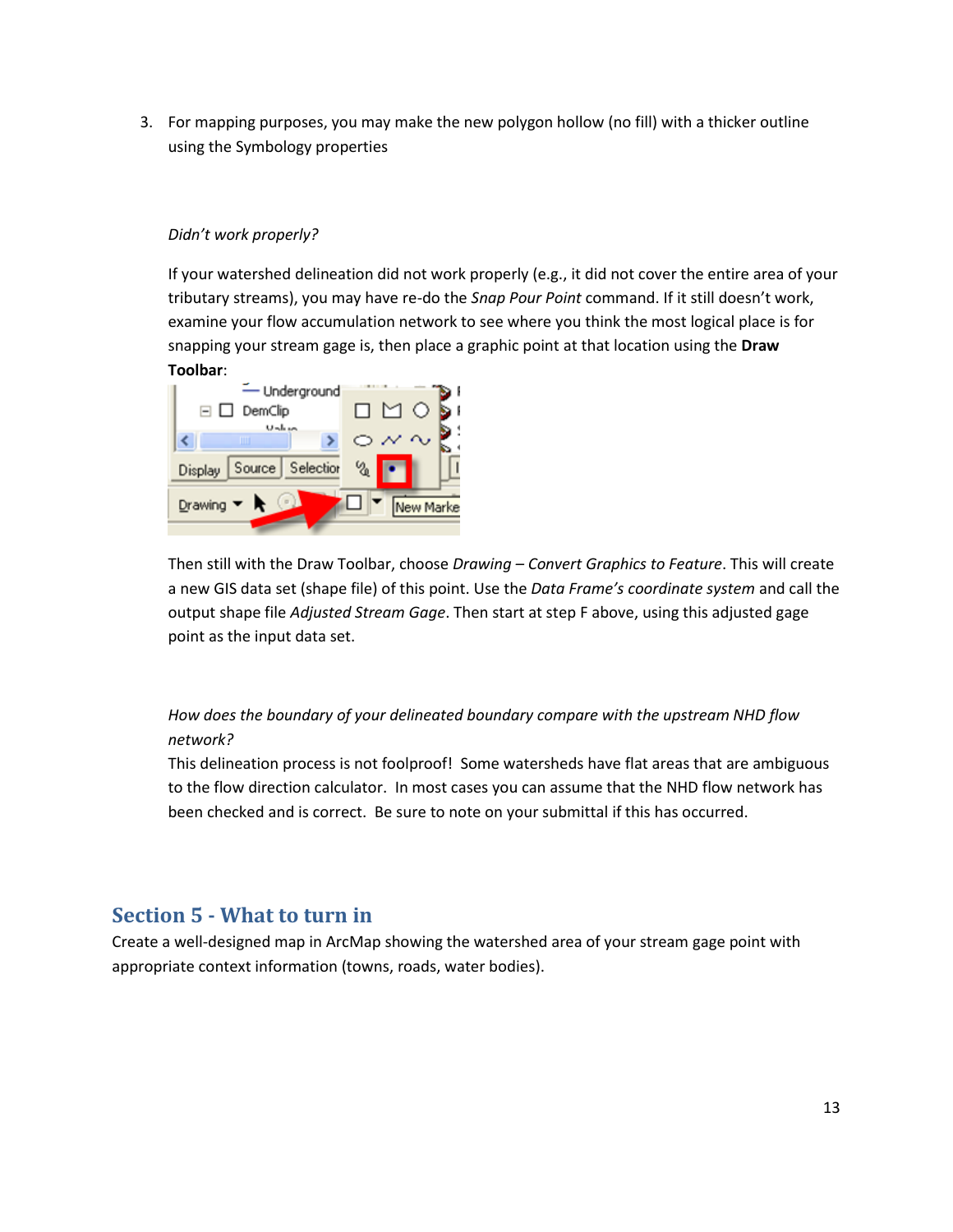# <span id="page-13-0"></span>**Section 6 – Optional: Delineating the drainage network for your area**

The following section is optional. You have been using the NHD flow lines for your stream network. The NHD flow lines are based on 1:24,000 USGS maps. But sometimes it is useful to generate a more detailed drainage network or you may be working in an area of the world for which there are not digital stream GIS data files. In this section of the tutorial you will learn how to delineate a drainage network from a DEM. Note that if your area is fairly flat, the drainage network delineation will not be accurate.

*Look at ArcGIS 10 Help - Spatial Analyst – Analysis Concepts – Hydrologic Analysis Identifying Stream Networks* - <http://help.arcgis.com/en/arcgisdesktop/10.0/help/index.html#//009z0000005v000000.htm>

This process requires your Flow Accumulation raster from Section 4. The basic conceptual process is to reclassify all cells that meet a certain accumulated flow threshhold to be 1, and all other cells to be no data. To do this you can apply a conditional statement to your Flow Accumulation raster in which all cells with a value greater than a threshold number (e.g., 100) are reclassified to be 1, and all other cells receive a "no data" value.

- 1. Go to **Spatial Analyst Tools – Map Algebra – Raster Calculator**.
- 2. Use the **Raster Calculator** to create a conditional statement **Con("FlowAcc\_Flow1" > 100, 1)** - Name the new data set that will be produced streamnet. Note: Pay attention to spaces when

writing your expression.

3. Zoom into it to see what it looks like – it is a detailed drainage network for the area covered by your Flow Accumulation grid.

Note that you can use a different threshold value. The value we used, 100, is arbitrary. Michael Wieczorek's *Flow-Based Method for Stream Generation in a GIS* [\(http://md.water.usgs.gov/posters/flowGIS/index.html\)](http://md.water.usgs.gov/posters/flowGIS/index.html) offers a more sound approach for specifying a threshold value using historical runoff data.

If you re-do this step with a different threshold value, you must change the output raster name – e.g., streamnet2, streamnet3, etc.

To create a vector drainage line data set from this raster file, you can use the **Stream to Feature** tool under *ArcToolbox – Spatial Analyst – Hydrology Tools*. Fill in the dialog box similar to what you see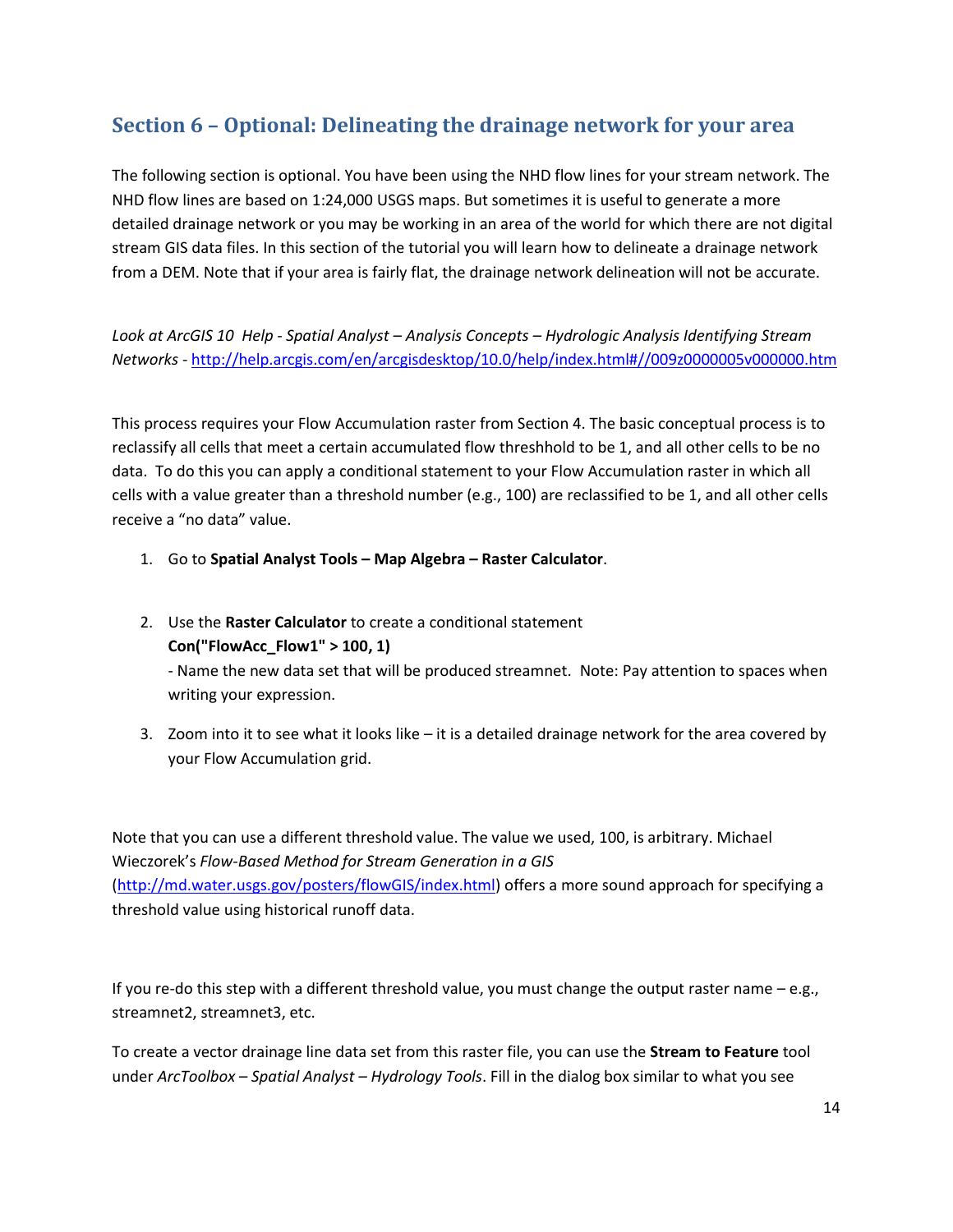below (note we specified 100 in our data name to remind ourselves we used 100 as the accumulation threshold):

| Stream to Feature                        | X<br>▭ |
|------------------------------------------|--------|
| Input stream raster                      |        |
| streamnet                                |        |
| Input flow direction raster              |        |
| FlowDir_Fill1                            |        |
| Output polyline features                 |        |
| H:\processed_data\drainagenetwork100.shp |        |
| Simplify polylines (optional)            |        |

#### **Online Resources:**

For an online USGS application to create watersheds for selected states and download them as shapefiles, try **StreamStats** <http://streamstats.usgs.gov/ssonline.html>